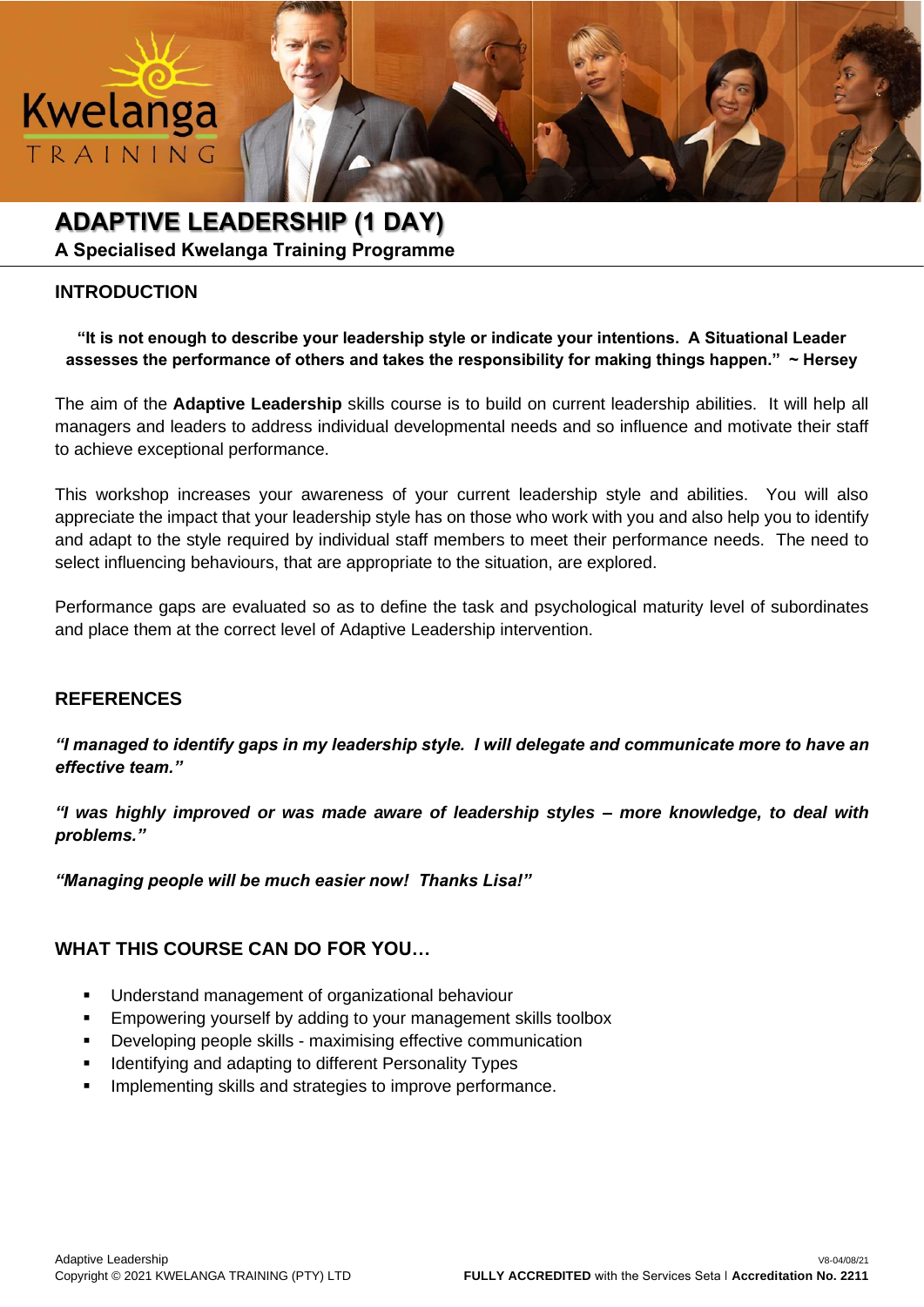

## **TARGET AUDIENCE**

This course is designed for individuals who supervise, manage, lead and coach others and develop talent as part of their daily responsibilities and want to increase their leadership impact by matching their style to individual employee potential. Those who may be leading others in the future and wish to grow and improve their skills are also included.

## **COURSE CONTENT**

#### **Introduction**

**• Pre-course Adaptive Leadership Assessment** 

#### **Developing Leadership**

- Exploring the Theory of Hersey and Blanchard's Situational Leadership Model
- Understanding your preferred style of leadership
- Diagnosing the task and psychological maturity of subordinates
- Applying the model to improve work place behaviour
- Adaptive Leadership and different Personality Types

#### **Addressing Performance Effectively**

- **Performance Gap Analysis**
- Using the Behaviour Triangle to address objective vs outcome.
- Ability vs. Motivation issues addressed
- Applying the Performance Analysis Matrix

#### **Practical Application**

- Case studies
- Work place application

#### **Personal Accountability & Commitment Plan**

### **TRAINING APPROACH**

The primary objective of our training is to ensure that the knowledge acquired is applied successfully, adding real value and **making a visible difference to work performance** in the business environment. The courses have a strong focus on an outcomes based approach and are facilitated on a highly interactive basis encouraging active delegate participation using:

- Role plays
- **Break-away sessions**
- **Relevant business exercises**
- Presentation
- **Demonstrations**
- **Questionnaires**
- Discussion activities and
- Case studies

High emphasis is placed on learning through 'doing' where learners are presented with real life and workplace case studies ensuring delegates develop knowledge and confidence to take their enhanced skills back into the business environment and apply them successfully. The group leaders are trained to create a comfortable atmosphere where delegates can evaluate themselves and their skills, generate ideas and solutions to problems and plan suitable growth in the workplace.